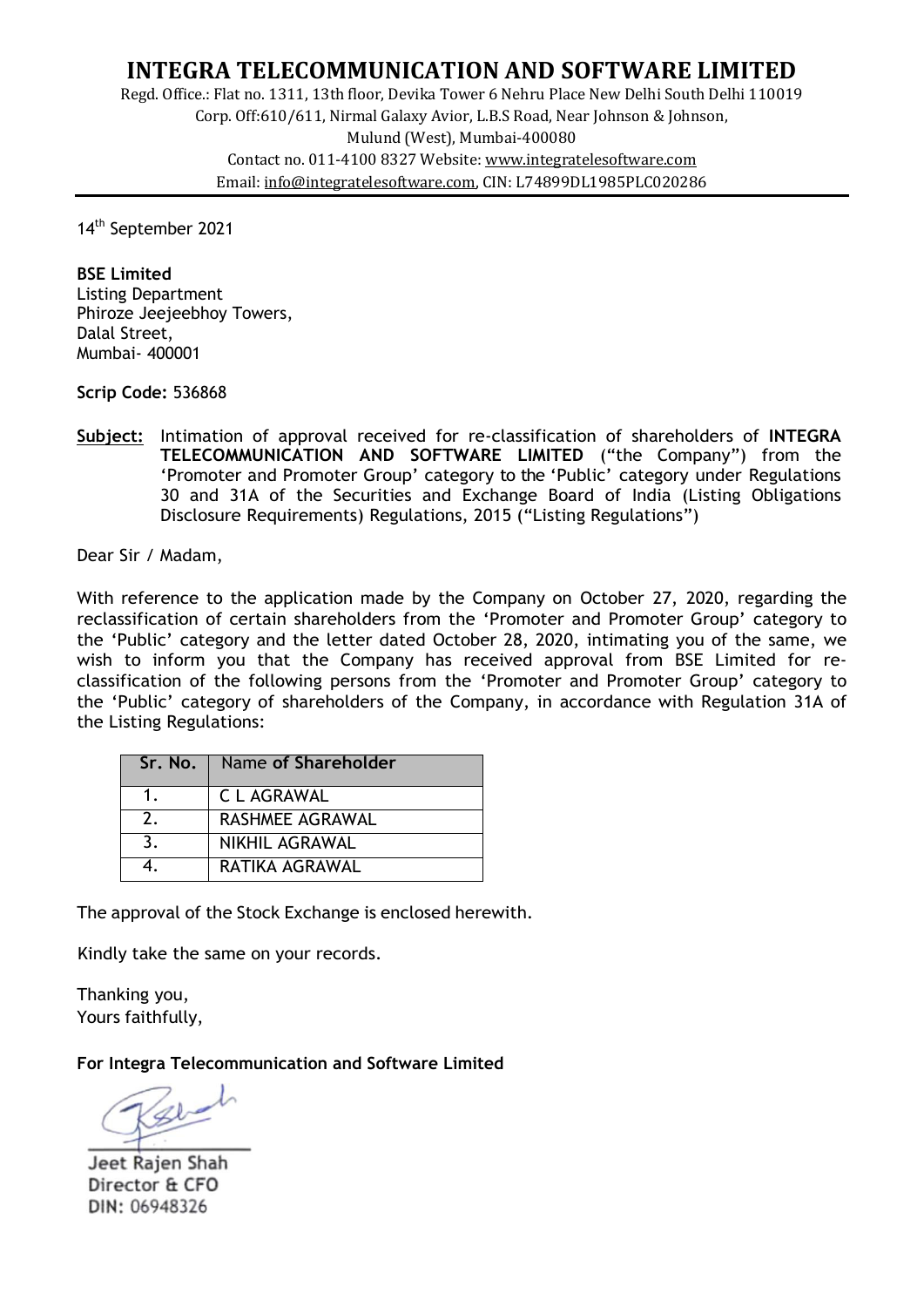CS

| From:               | Priyanka Chaurasia < Priyanka.Chaurasia@bseindia.com >                                                                    |
|---------------------|---------------------------------------------------------------------------------------------------------------------------|
| Sent:               | 14 September 2021 15:28                                                                                                   |
| To:                 | cs@sjagroup.co.in; cs@integratelesoftware.com; info@integratelesoftware.com                                               |
| Cc:                 | Abhijit Pai; Netra Sahani; Arpita Joshi; Mangalam Iyer; Harshad Naik; Tanvi Patwardhan; Shweta Narayanan; Shyam Bhagirath |
| Subject:            | Approval Letter of Re-classification Application_Integra Telecommunication & Software Ltd                                 |
| <b>Attachments:</b> | INTEGRA TELECOMMUNICATION & SOFTWARE LIMITED.pdf                                                                          |

To,

The Company Secretary/ Compliance Officer

### Integra Telecommunication & Software Ltd

Flat No. 1311, 13th Floor, Devika Tower,

6, Nehru Place, New Delhi, Delhi - 110019

# Sub: Approval letter for Reclassification of Shareholders under Regulation 31A of SEBI (Listing Obligations and Disclosure Requirements) Regulations, 2015

Dear Sir/Madam,

We refer to your application dated October 27, 2020 seeking Reclassification of Promoter Shareholders under the provisions of Regulation 31A of SEBI (Listing Obligations and Disclosure Requirements) Regulations, 2015.

The Exchange is pleased to approve your application for Reclassification of Promoter Shareholders under the provisions of Regulation 31A of SEBI (Listing Obligations and Disclosure Requirements) Regulations, 2015 based on submissions made by the company.

Entities mentioned in Annexure 1 shall be classified as public shareholders.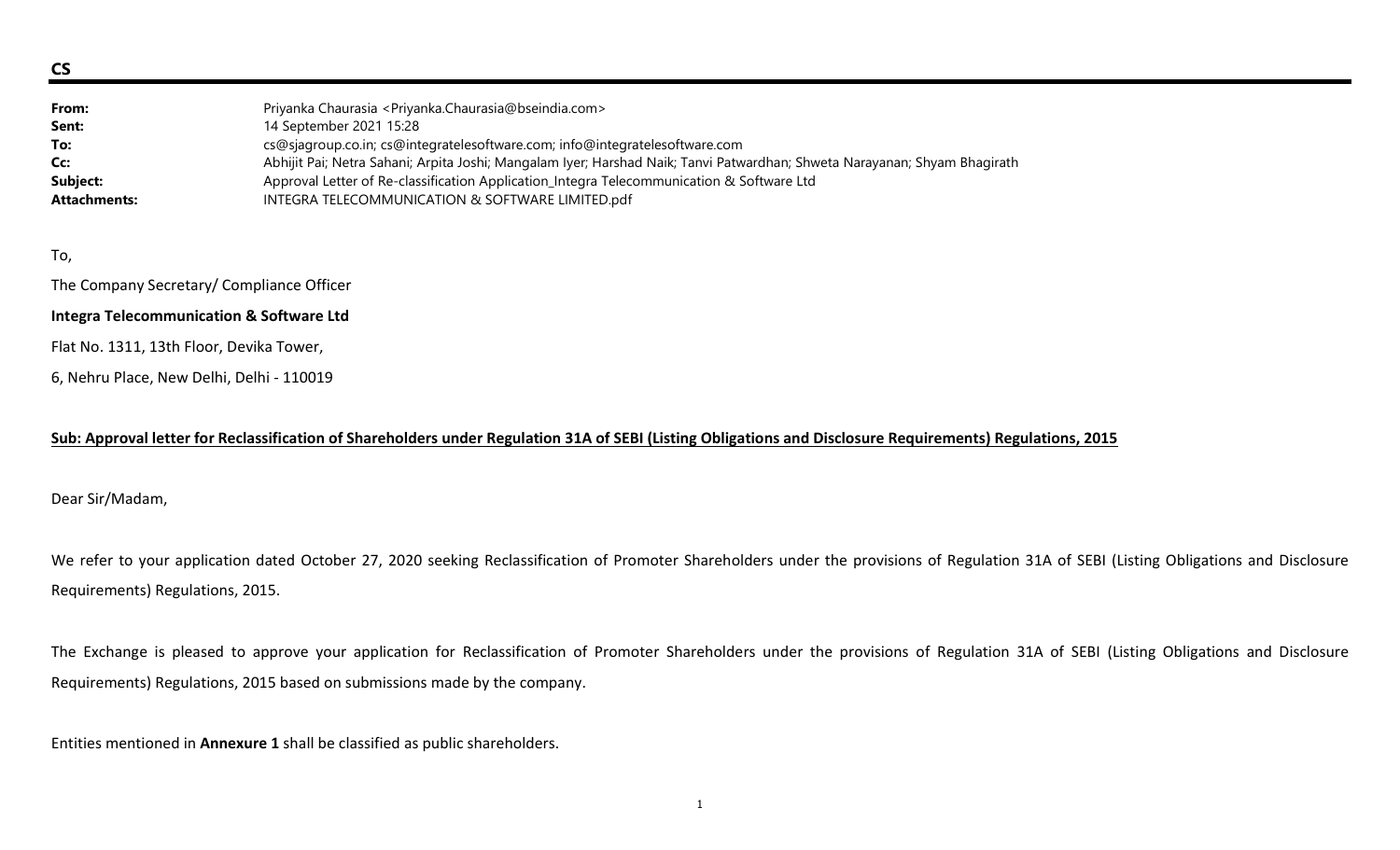The summary of the Shareholding Pre-Reclassification & Post-Reclassification is as follows:

| Quarter               | <b>Promoter holding</b> |            | <b>Public Holding</b> |            |
|-----------------------|-------------------------|------------|-----------------------|------------|
|                       | <b>Shares Held</b>      | Percentage | <b>Shares Held</b>    | Percentage |
| Pre-Reclassification  | 6593299                 | 62.44      | 3966701               | 37.56      |
| Post-Reclassification | 5693299                 | 53.91      | 4866701               | 46.09      |

This email may be forwarded to the depositories and your RTA for necessary action at their end.

**Encl.** Annexure 1 - Details of Outgoing Promoter

# Annexure 1 – Details of Outgoing Promoter

| Sr. No.      | <b>Name of the Outgoing Promoter</b> | <b>No. of Shares</b> | % Holding |
|--------------|--------------------------------------|----------------------|-----------|
| 1.           | C L AGRAWAL                          | 900000               | 8.52      |
| 2.           | RASHMEE AGRAWAL                      |                      |           |
| 3.           | <b>NIKHIL AGRAWAL</b>                |                      |           |
| 4.           | RATIKA AGRAWAL                       |                      |           |
| <b>Total</b> |                                      | 900000               | 8.52      |

Also, please find attached herewith the invoice for the processing fees paid towards reclassification.

Thanks and Regards, Priyanka Chaurasia Deputy Manager Listing Compliance

BSE Limited, PJ Tower, Dalal Street, Mumbai – 400001 Phone (Direct) : 022728559 Mobile No:- 9619361094